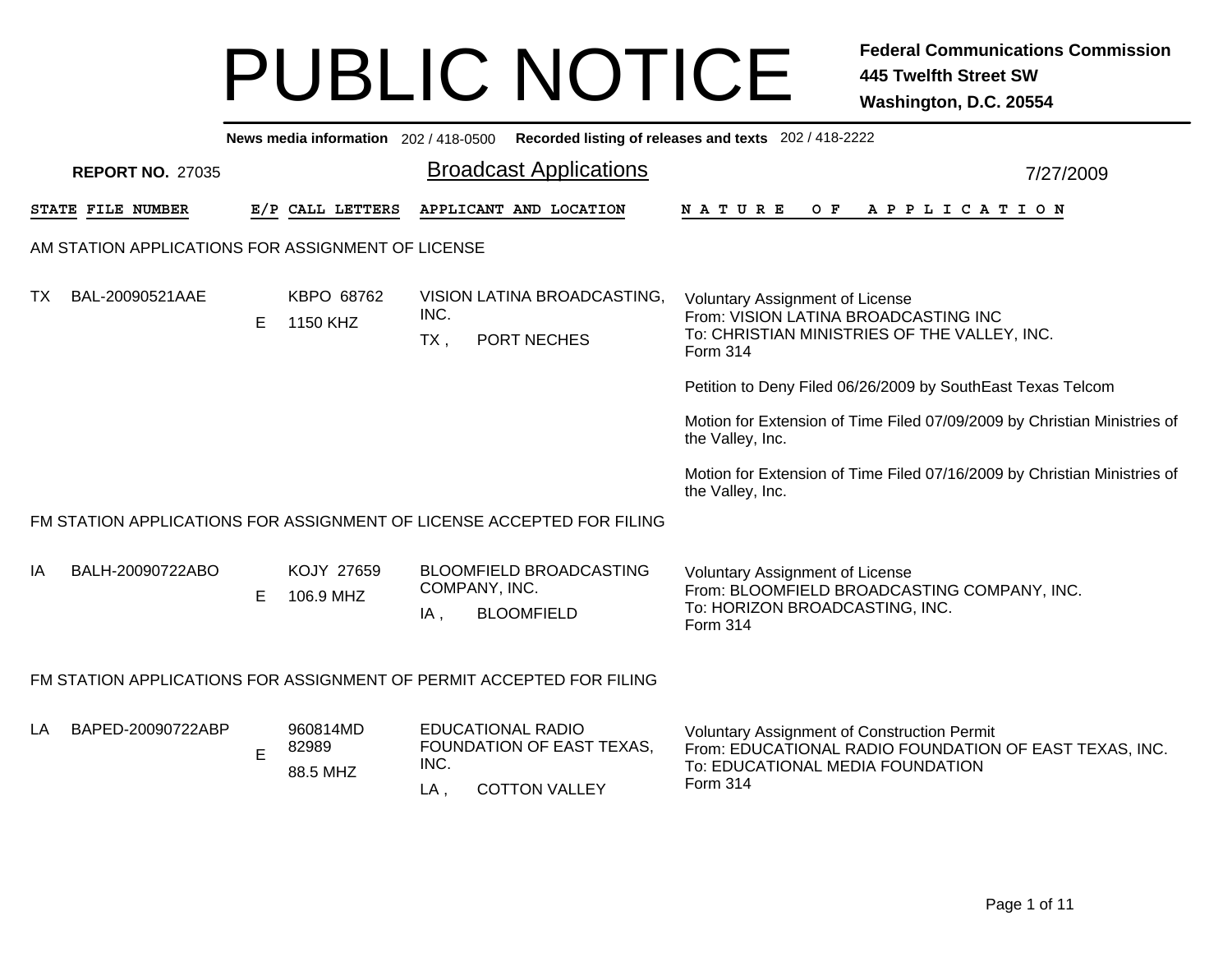|           | News media information 202 / 418-0500 Recorded listing of releases and texts 202 / 418-2222 |    |                                |                       |                                                                                           |                                                                                  |           |  |  |  |  |  |
|-----------|---------------------------------------------------------------------------------------------|----|--------------------------------|-----------------------|-------------------------------------------------------------------------------------------|----------------------------------------------------------------------------------|-----------|--|--|--|--|--|
|           | <b>REPORT NO. 27035</b>                                                                     |    |                                |                       | <b>Broadcast Applications</b>                                                             |                                                                                  | 7/27/2009 |  |  |  |  |  |
|           | STATE FILE NUMBER                                                                           |    | E/P CALL LETTERS               |                       | APPLICANT AND LOCATION                                                                    | N A T U R E<br>O F<br>A P P L I C A T I O N                                      |           |  |  |  |  |  |
|           |                                                                                             |    |                                |                       | FM AUXILIARY TRANSMITTING ANTENNA APPLICATIONS FOR AUXILIARY PERMIT ACCEPTED FOR FILING   |                                                                                  |           |  |  |  |  |  |
| <b>NV</b> | BXPH-20090722ABE                                                                            | E. | <b>KKLZ 40757</b><br>96.3 MHZ  | NV,                   | KJUL LICENSE, LLC<br><b>LAS VEGAS</b>                                                     | CP for auxiliary purposes.                                                       |           |  |  |  |  |  |
| <b>NV</b> | BXPH-20090722ABJ                                                                            | Е  | <b>KFRH 57281</b><br>102.7 MHZ | $NV$ ,                | KJUL LICENSE, LLC<br><b>BOULDER CITY</b>                                                  | CP for auxiliary purposes.                                                       |           |  |  |  |  |  |
|           |                                                                                             |    |                                |                       | DIGITAL TRANSLATOR OR DIGITAL LPTV APPLICATIONS FOR DIGITAL FLASH CUT ACCEPTED FOR FILING |                                                                                  |           |  |  |  |  |  |
| OR.       | BDFCDTT-20090722AAI                                                                         | E  | K19EC 50612<br>CHAN-19         | OR,                   | <b>OREGON PUBLIC</b><br><b>BROADCASTING</b><br><b>MAPLETON</b>                            | Minor change of callsign K19EC.                                                  |           |  |  |  |  |  |
|           |                                                                                             |    |                                |                       | DIGITAL TRANSLATOR OR DIGITAL LPTV APPLICATIONS FOR LICENSE TO COVER ACCEPTED FOR FILING  |                                                                                  |           |  |  |  |  |  |
| NM.       | BLDTT-20090721ACE                                                                           | E. | K48HL 35311<br>CHAN-48         | KOB-TV, LLC<br>$NM$ , | <b>DATIL/HORSE SPRINGS</b>                                                                | License to cover construction permit no: BDFCDTT-20080804ABJ,<br>callsign K48HL. |           |  |  |  |  |  |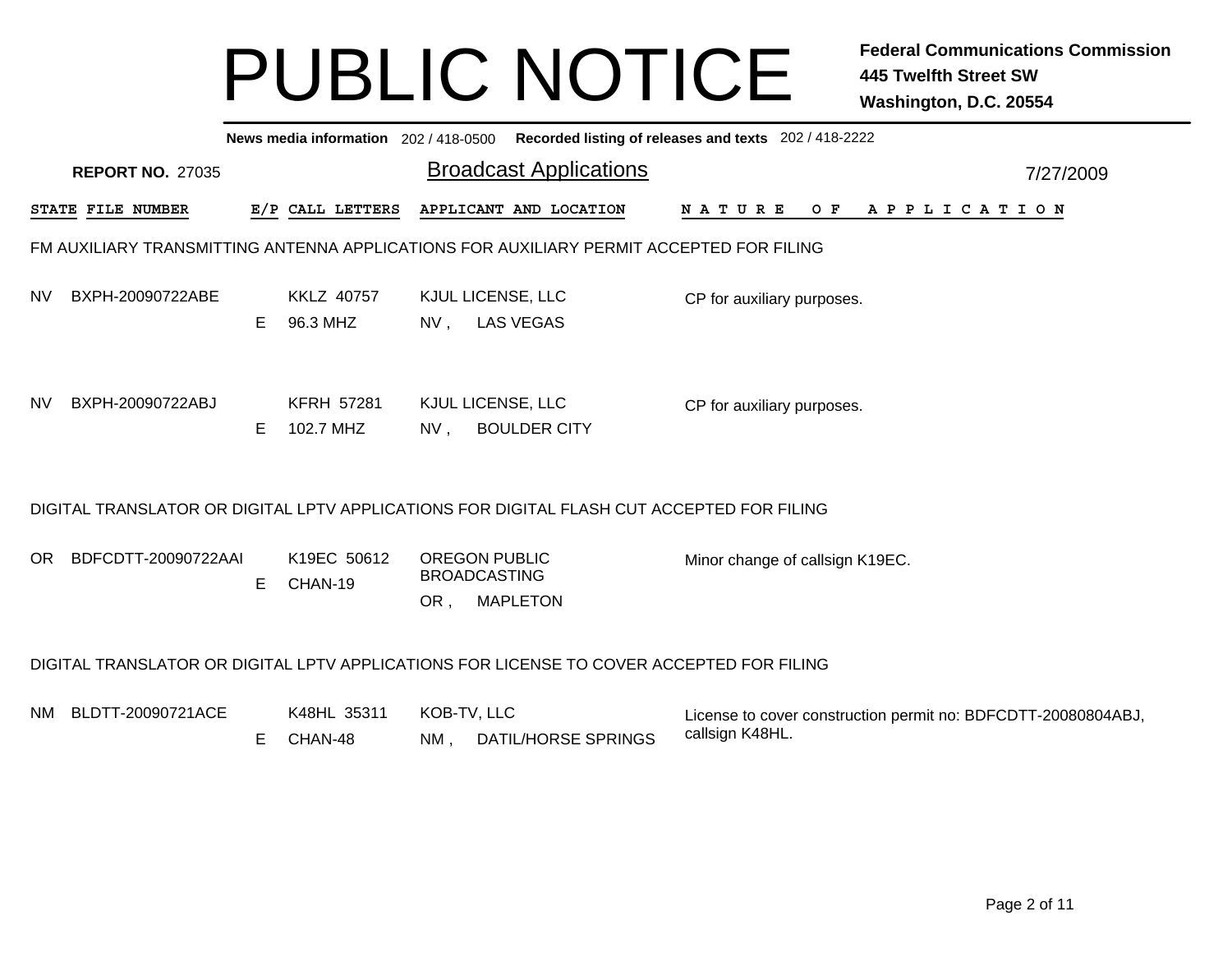|    | News media information 202/418-0500 Recorded listing of releases and texts 202/418-2222  |    |                       |                                   |                                                         |                                                                                  |  |  |  |  |  |  |
|----|------------------------------------------------------------------------------------------|----|-----------------------|-----------------------------------|---------------------------------------------------------|----------------------------------------------------------------------------------|--|--|--|--|--|--|
|    | <b>Broadcast Applications</b><br><b>REPORT NO. 27035</b><br>7/27/2009                    |    |                       |                                   |                                                         |                                                                                  |  |  |  |  |  |  |
|    | STATE FILE NUMBER                                                                        |    | E/P CALL LETTERS      |                                   | APPLICANT AND LOCATION                                  | O F<br>A P P L I C A T I O N<br><b>NATURE</b>                                    |  |  |  |  |  |  |
|    | DIGITAL TRANSLATOR OR DIGITAL LPTV APPLICATIONS FOR LICENSE TO COVER ACCEPTED FOR FILING |    |                       |                                   |                                                         |                                                                                  |  |  |  |  |  |  |
| ID | BLDTV-20090722ABQ                                                                        | E. | K11HM 6538<br>CHAN-11 | <b>TRANSLATOR DIST.</b><br>ID.    | <b>BOUNDARY COUNTY TV</b><br><b>BONNERS FERRY</b>       | License to cover construction permit no: BDFCDTV-20070821AAZ,<br>callsign K11HM. |  |  |  |  |  |  |
| ID | BLDTL-20090722ABS                                                                        | E. | K32HA 6540<br>CHAN-32 | TRANSLATOR DIST.<br>$ID$ ,        | <b>BOUNDARY COUNTY TV</b><br><b>BONNERS FERRY</b>       | License to cover construction permit no: BDFCDTT-20070821ABA,<br>callsign K32HA. |  |  |  |  |  |  |
| ID | BLDTL-20090722ABW                                                                        | E. | K35IC 6534<br>CHAN-35 | TRANSLATOR DIST.<br>$ID$ ,        | <b>BOUNDARY COUNTY TV</b><br><b>BONNERS FERRY, ETC.</b> | License to cover construction permit no: BDFCDTT-20070821ABB,<br>callsign K35IC. |  |  |  |  |  |  |
| ID | BLDTL-20090722ABY                                                                        | E  | K46HZ 6535<br>CHAN-46 | <b>TRANSLATOR DIST.</b><br>$ID$ . | <b>BOUNDARY COUNTY TV</b><br><b>BONNES FERRY</b>        | License to cover construction permit no: BDFCDTT-20070821ABC,<br>callsign K46HZ. |  |  |  |  |  |  |
| ID | BLDTT-20090722ACA                                                                        | E. | K50GL 6531<br>CHAN-50 | TRANSLATOR DIST.<br>$ID$ ,        | <b>BOUNDARY COUNTY TV</b><br><b>BONNERS FERRY, ETC.</b> | License to cover construction permit no: BDFCDTT-20070821ABD,<br>callsign K50GL. |  |  |  |  |  |  |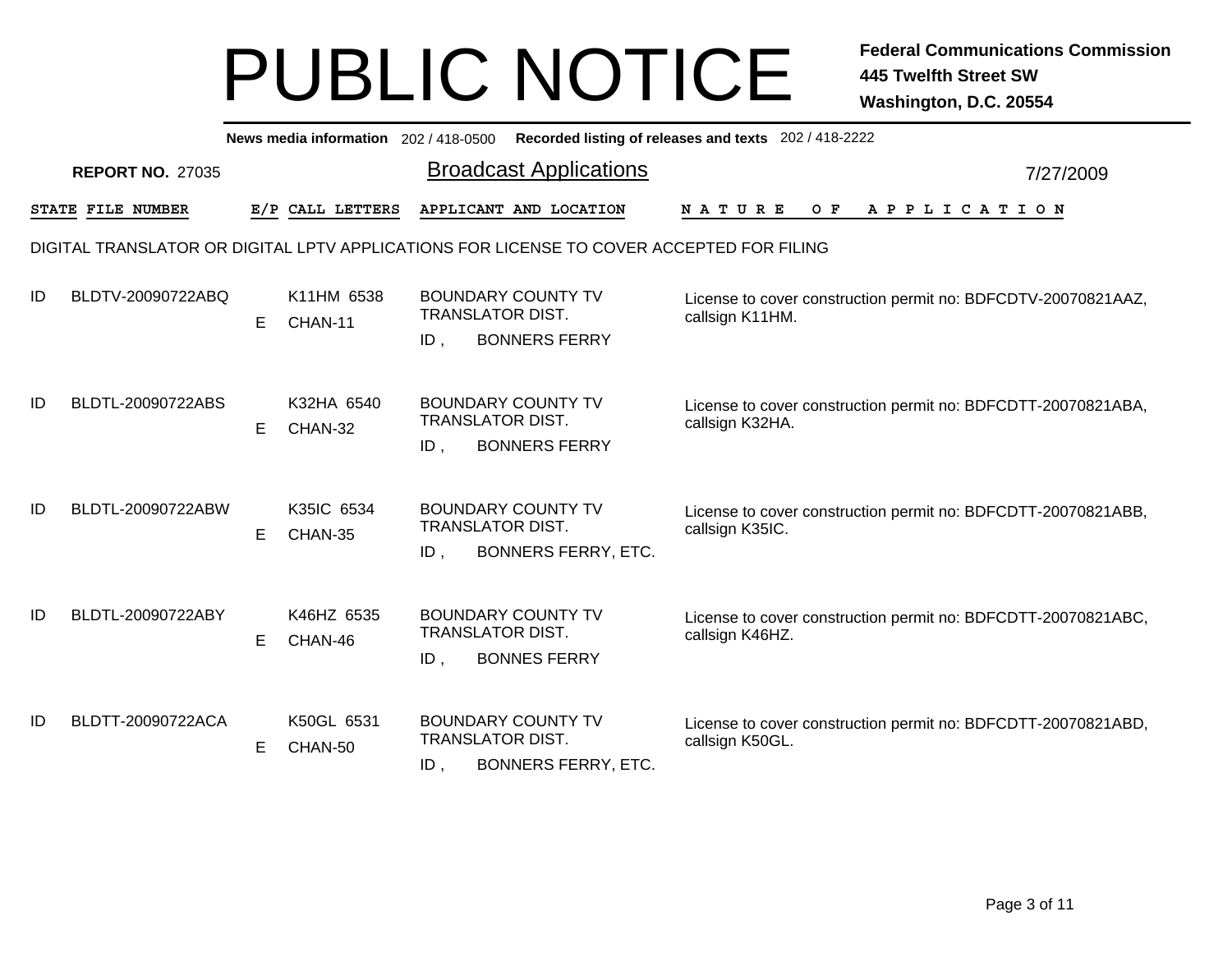|                                                                       | News media information 202/418-0500 Recorded listing of releases and texts 202/418-2222 |    |                                         |        |                                                                        |                                                                                   |  |  |  |  |  |  |
|-----------------------------------------------------------------------|-----------------------------------------------------------------------------------------|----|-----------------------------------------|--------|------------------------------------------------------------------------|-----------------------------------------------------------------------------------|--|--|--|--|--|--|
| <b>Broadcast Applications</b><br><b>REPORT NO. 27035</b><br>7/27/2009 |                                                                                         |    |                                         |        |                                                                        |                                                                                   |  |  |  |  |  |  |
|                                                                       | <b>STATE FILE NUMBER</b>                                                                |    | E/P CALL LETTERS                        |        | APPLICANT AND LOCATION                                                 | N A T U R E<br>O F<br>A P P L I C A T I O N                                       |  |  |  |  |  |  |
|                                                                       | DIGITAL TV APPLICATIONS FOR LICENSE TO COVER ACCEPTED FOR FILING                        |    |                                         |        |                                                                        |                                                                                   |  |  |  |  |  |  |
|                                                                       | OH BLCDT-20090721ABV                                                                    | E. | WCPO-TV 59438 SCRIPPS HOWARD<br>CHAN-10 | OH,    | <b>BROADCASTING COMPANY</b><br><b>CINCINNATI</b>                       | License to cover construction permit no: BMPCDT-20080618ABE,<br>callsign WCPO-TV. |  |  |  |  |  |  |
|                                                                       | FM STATION APPLICATIONS FOR LICENSE TO COVER ACCEPTED FOR FILING                        |    |                                         |        |                                                                        |                                                                                   |  |  |  |  |  |  |
|                                                                       | WY BLH-20090722AAK                                                                      | E. | KYPT 166004<br>104.3 MHZ                |        | <b>MARTIN DIRST</b><br>WY, DANIEL                                      | License to cover.                                                                 |  |  |  |  |  |  |
| TX.                                                                   | BLED-20090722AAV                                                                        | E. | <b>KPVU 53347</b><br>91.3 MHZ           | $TX$ , | PRAIRIE VIEW A & M UNIVERSITY License to cover.<br><b>PRAIRIE VIEW</b> |                                                                                   |  |  |  |  |  |  |
| TX                                                                    | BLH-20090722ABI                                                                         | E. | <b>KBUK 21239</b><br>104.9 MHZ          | TX.    | KBUK RADIO, INC.<br><b>LA GRANGE</b>                                   | License to cover.                                                                 |  |  |  |  |  |  |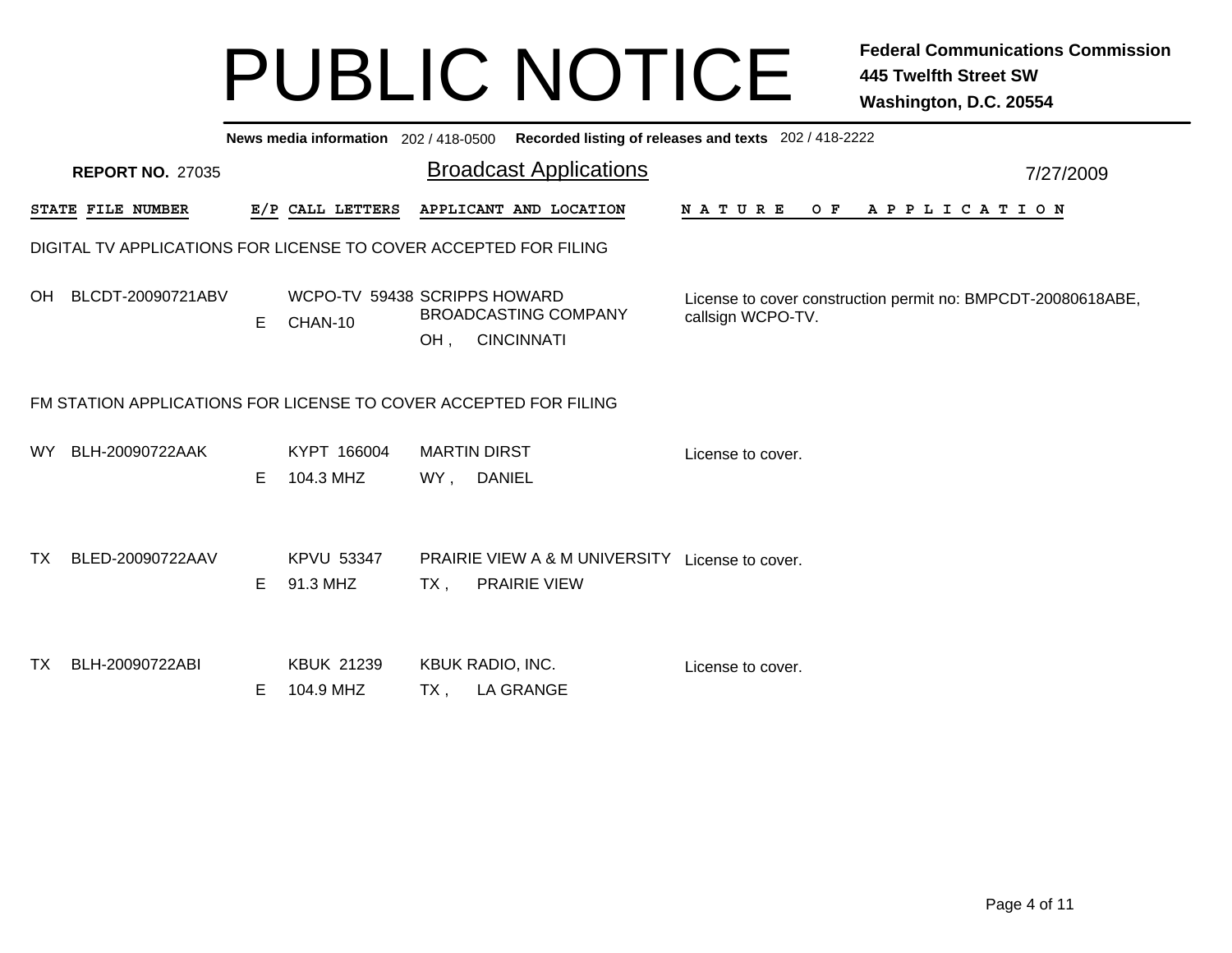|    | News media information 202/418-0500 Recorded listing of releases and texts 202/418-2222 |                                                                               |   |                        |                                            |                           |                |                               |  |  |                   |  |  |                                        |         |                       |  |  |           |
|----|-----------------------------------------------------------------------------------------|-------------------------------------------------------------------------------|---|------------------------|--------------------------------------------|---------------------------|----------------|-------------------------------|--|--|-------------------|--|--|----------------------------------------|---------|-----------------------|--|--|-----------|
|    |                                                                                         | <b>REPORT NO. 27035</b>                                                       |   |                        |                                            |                           |                | <b>Broadcast Applications</b> |  |  |                   |  |  |                                        |         |                       |  |  | 7/27/2009 |
|    |                                                                                         | <b>STATE FILE NUMBER</b>                                                      |   |                        | E/P CALL LETTERS                           |                           |                | APPLICANT AND LOCATION        |  |  | <b>NATURE</b>     |  |  |                                        | $O$ $F$ | A P P L I C A T I O N |  |  |           |
|    |                                                                                         | FM TRANSLATOR APPLICATIONS FOR LICENSE TO COVER ACCEPTED FOR FILING           |   |                        |                                            |                           |                |                               |  |  |                   |  |  |                                        |         |                       |  |  |           |
|    |                                                                                         | NY BLFT-20090722AAQ                                                           | E | 100.3 MHZ              | W259BB 154503 FAMILY LIFE MINISTRIES, INC. | NY,                       | <b>BUSTI</b>   |                               |  |  | License to cover. |  |  |                                        |         |                       |  |  |           |
|    |                                                                                         | MA BLFT-20090722ACH                                                           | E | 95.1 MHZ               | W236BX 146879 RADIO ASSIST MINISTRY, INC.  | MA .                      |                | <b>GLOUCESTER</b>             |  |  | License to cover. |  |  |                                        |         |                       |  |  |           |
|    |                                                                                         | FM STATION APPLICATIONS FOR MINOR AMENDMENT TO A CONSTRUCTION PERMIT RECEIVED |   |                        |                                            |                           |                |                               |  |  |                   |  |  |                                        |         |                       |  |  |           |
| OH |                                                                                         | BNPED-20071022BSY                                                             | E | NEW 175969<br>88.9 MHZ |                                            | <b>HOLY FAMILY</b><br>OH. | <b>LEIPSIC</b> | COMMUNICATIONS, INC.          |  |  |                   |  |  | Engineering Amendment filed 07/22/2009 |         |                       |  |  |           |
| ID |                                                                                         | BMPH-20080404AEF                                                              | Е | 104.5 MHZ              | KRID 164126                                | ID,                       | <b>ASHTON</b>  | TED W. AUSTIN, JR.            |  |  |                   |  |  | Engineering Amendment filed 07/22/2009 |         |                       |  |  |           |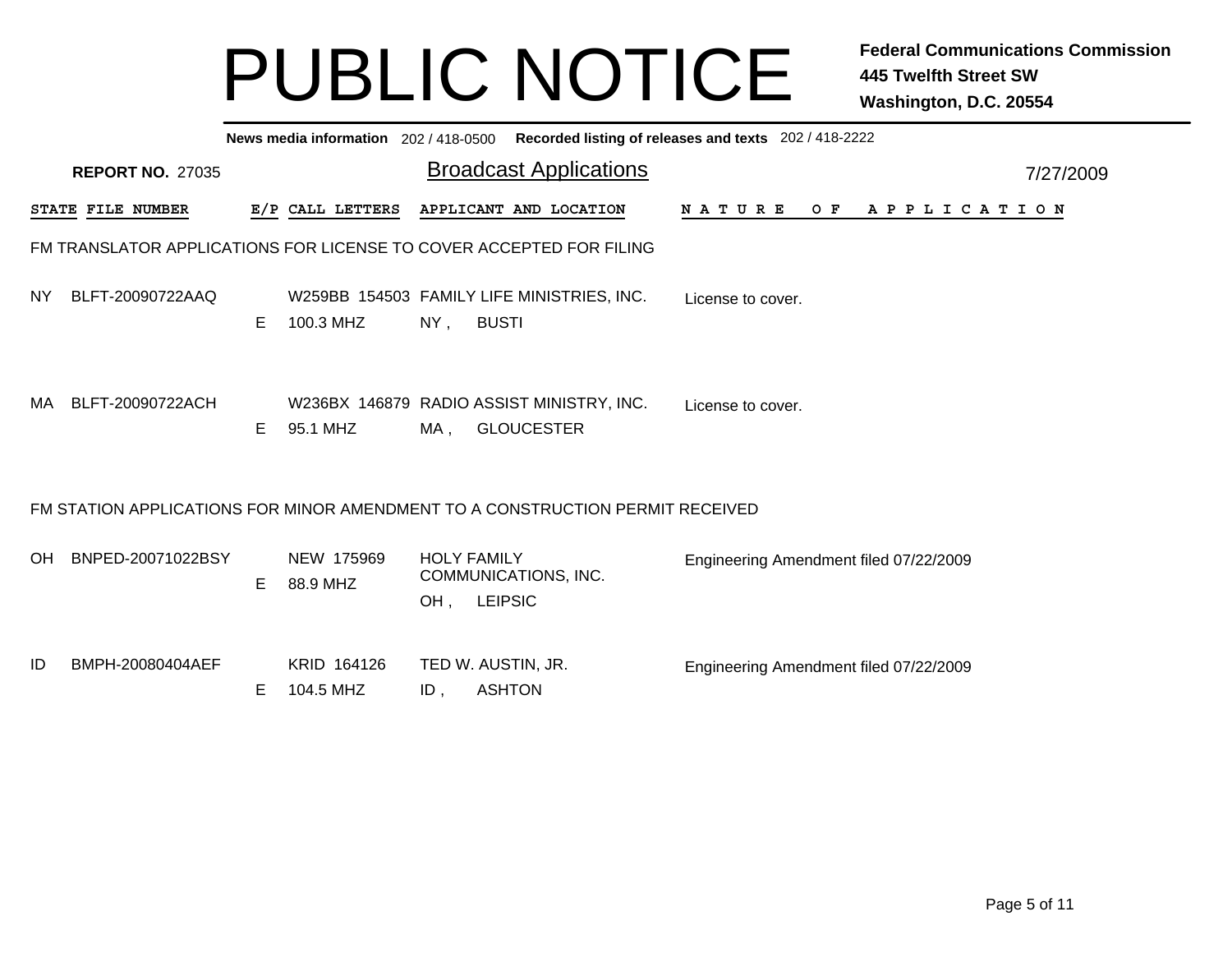|                | News media information 202 / 418-0500 Recorded listing of releases and texts 202 / 418-2222 |   |                                              |                 |                                                                                     |                                                                                                              |  |  |  |  |  |  |  |
|----------------|---------------------------------------------------------------------------------------------|---|----------------------------------------------|-----------------|-------------------------------------------------------------------------------------|--------------------------------------------------------------------------------------------------------------|--|--|--|--|--|--|--|
|                | <b>Broadcast Applications</b><br><b>REPORT NO. 27035</b><br>7/27/2009                       |   |                                              |                 |                                                                                     |                                                                                                              |  |  |  |  |  |  |  |
|                | STATE FILE NUMBER                                                                           |   | E/P CALL LETTERS                             |                 | APPLICANT AND LOCATION                                                              | N A T U R E<br>O F<br>A P P L I C A T I O N                                                                  |  |  |  |  |  |  |  |
|                |                                                                                             |   |                                              |                 | AM STATION APPLICATIONS FOR MINOR CHANGE TO A LICENSED FACILITY ACCEPTED FOR FILING |                                                                                                              |  |  |  |  |  |  |  |
| WI             | BP-20090721ABY                                                                              | Е | <b>WZRK 61389</b><br>1550 KHZ                | $WI$ ,          | SOVEREIGN CITY RADIO<br>SERVICES, LLC<br><b>LAKE GENEVA</b>                         | Minor change in licensed facilities.                                                                         |  |  |  |  |  |  |  |
|                |                                                                                             |   |                                              |                 |                                                                                     | DIGITAL TRANSLATOR OR DIGITAL LPTV APPLICATIONS FOR MINOR CHANGE TO A LICENSED FACILITY ACCEPTED FOR FILING  |  |  |  |  |  |  |  |
| N <sub>C</sub> | BPDTT-20090722AAB                                                                           | E | W42DF-D<br>168590                            | <b>CAROLINA</b> | UNIVERSITY OF NORTH                                                                 | Minor change in licensed facilities, callsign W42DF-D.                                                       |  |  |  |  |  |  |  |
|                |                                                                                             |   | CHAN-42                                      | NC,             | <b>CASHIERS</b>                                                                     |                                                                                                              |  |  |  |  |  |  |  |
| OR.            | BPDTL-20090722AAL                                                                           | Е | K45KM-D 34879 NPG OF OREGON, INC.<br>CHAN-45 | OR,             | <b>BEND</b>                                                                         | Minor change in licensed facilities, callsign K45KM-D.                                                       |  |  |  |  |  |  |  |
|                |                                                                                             |   |                                              |                 |                                                                                     |                                                                                                              |  |  |  |  |  |  |  |
|                |                                                                                             |   |                                              |                 |                                                                                     | DTV DISTRIBUTED TRANSMISSION SYSTEM APPLICATIONS FOR MINOR CHANGE TO A LICENSED FACILITY ACCEPTED FOR FILING |  |  |  |  |  |  |  |
| NJ.            | BPCDT-20090722AAP                                                                           | E | CHAN-40                                      | G.P.            | WXTV-DT 74215 WXTV LICENSE PARTNERSHIP,                                             | Minor change in licensed facilities, callsign WXTV-DT.                                                       |  |  |  |  |  |  |  |
|                |                                                                                             |   |                                              | NJ,             | <b>PATERSON</b>                                                                     |                                                                                                              |  |  |  |  |  |  |  |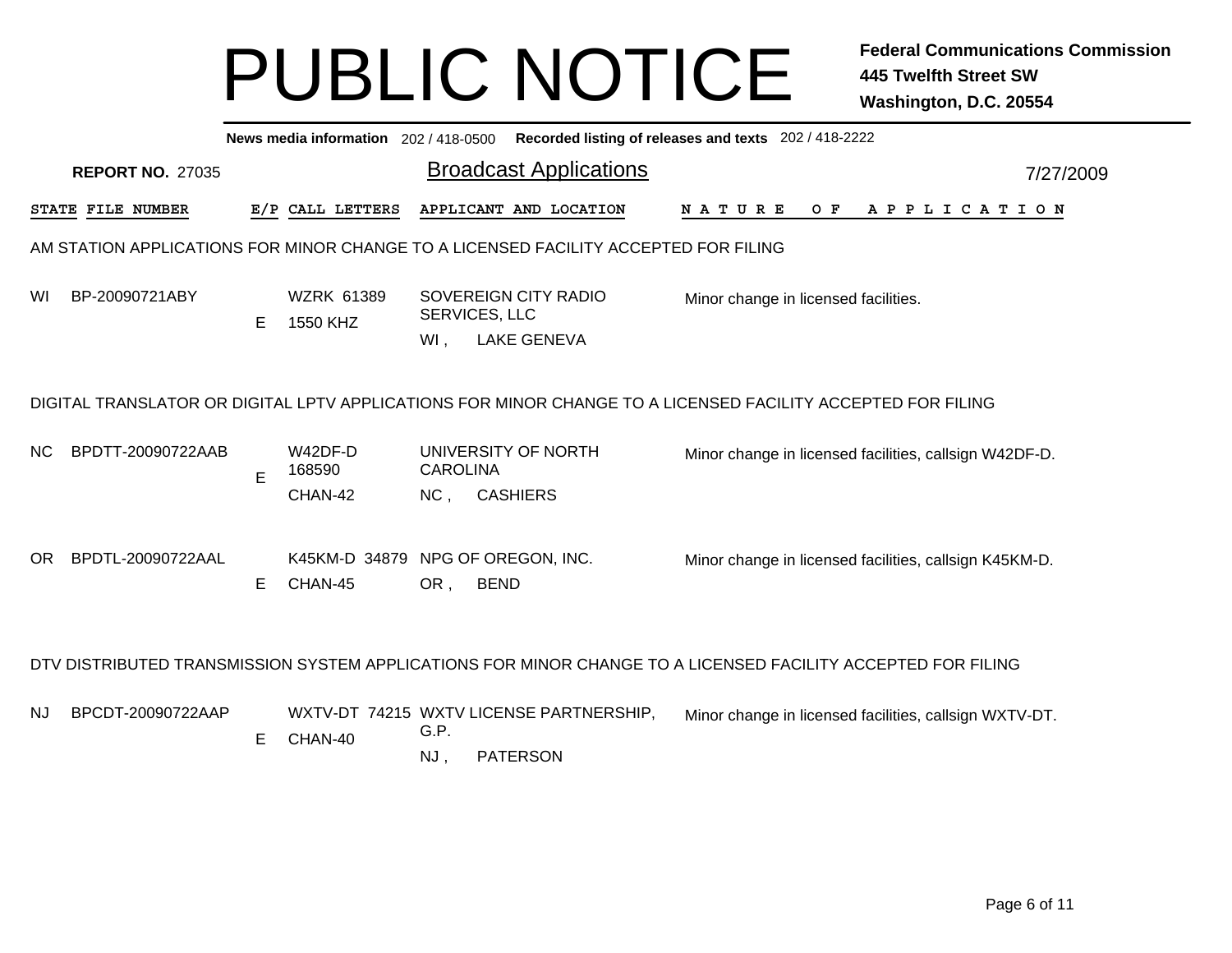|      | News media information 202/418-0500 Recorded listing of releases and texts 202/418-2222 |  |   |                                 |                           |                |                                                                                                              |                                                         |  |  |  |  |  |  |                |           |  |
|------|-----------------------------------------------------------------------------------------|--|---|---------------------------------|---------------------------|----------------|--------------------------------------------------------------------------------------------------------------|---------------------------------------------------------|--|--|--|--|--|--|----------------|-----------|--|
|      | <b>REPORT NO. 27035</b>                                                                 |  |   |                                 |                           |                | <b>Broadcast Applications</b>                                                                                |                                                         |  |  |  |  |  |  |                | 7/27/2009 |  |
|      | <b>STATE FILE NUMBER</b>                                                                |  |   | E/P CALL LETTERS                |                           |                | APPLICANT AND LOCATION                                                                                       | N A T U R E                                             |  |  |  |  |  |  | OF APPLICATION |           |  |
|      |                                                                                         |  |   |                                 |                           |                | DTV DISTRIBUTED TRANSMISSION SYSTEM APPLICATIONS FOR MINOR CHANGE TO A LICENSED FACILITY ACCEPTED FOR FILING |                                                         |  |  |  |  |  |  |                |           |  |
| NY   | BPCDT-20090722ABF                                                                       |  | Е | CHAN-31                         | $NY$ .                    |                | WPXN-TV 73356 ION MEDIA LICENSE COMPANY,<br>LLC, DEBTOR-IN-POSSESSION<br><b>NEW YORK</b>                     | Minor change in licensed facilities, callsign WPXN-TV.  |  |  |  |  |  |  |                |           |  |
|      |                                                                                         |  |   |                                 |                           |                | FM BOOSTER APPLICATIONS FOR MINOR CHANGE TO A LICENSED FACILITY ACCEPTED FOR FILING                          |                                                         |  |  |  |  |  |  |                |           |  |
| WY l | BPFTB-20090722ACJ                                                                       |  | E | KCHQ-FM1<br>161675<br>102.1 MHZ | WY,                       | <b>JACKSON</b> | TED W. AUSTIN, JR.                                                                                           | Minor change in licensed facilities, callsign KCHQ-FM1. |  |  |  |  |  |  |                |           |  |
|      |                                                                                         |  |   |                                 |                           |                | FM STATION APPLICATIONS FOR MINOR CHANGE TO A LICENSED FACILITY ACCEPTED FOR FILING                          |                                                         |  |  |  |  |  |  |                |           |  |
|      | MN BPH-20090721ACI                                                                      |  | E | <b>KNOF 59624</b><br>95.3 MHZ   | <b>CORPORATION</b><br>MN, | ST. PAUL       | SELBY GOSPEL BROADCASTING                                                                                    | Minor change in licensed facilities.                    |  |  |  |  |  |  |                |           |  |
| TX   | BPH-20090722ABB                                                                         |  | Е | KXXN 165970<br>96.3 MHZ         | INC.<br>$TX$ ,            |                | TOWER INVESTMENT TRUST,<br><b>IOWA PARK</b>                                                                  | Minor change in licensed facilities.                    |  |  |  |  |  |  |                |           |  |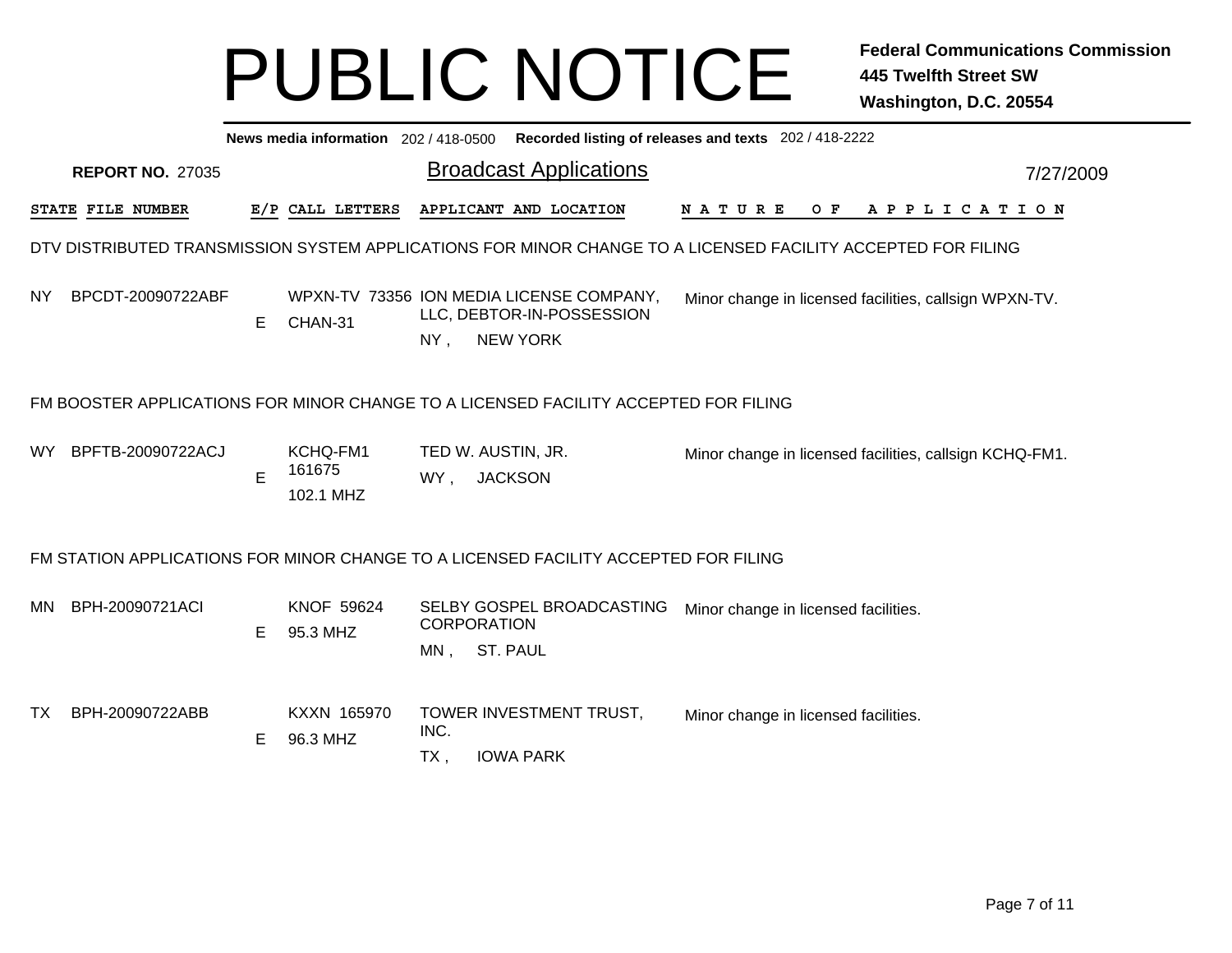|    | News media information 202/418-0500 Recorded listing of releases and texts 202/418-2222 |   |                                         |                          |                                                                                        |                                                       |           |  |  |  |  |  |
|----|-----------------------------------------------------------------------------------------|---|-----------------------------------------|--------------------------|----------------------------------------------------------------------------------------|-------------------------------------------------------|-----------|--|--|--|--|--|
|    | <b>REPORT NO. 27035</b>                                                                 |   |                                         |                          | <b>Broadcast Applications</b>                                                          |                                                       | 7/27/2009 |  |  |  |  |  |
|    | STATE FILE NUMBER                                                                       |   | E/P CALL LETTERS                        |                          | APPLICANT AND LOCATION                                                                 | <b>NATURE</b><br>O F<br>A P P L I C A T I O N         |           |  |  |  |  |  |
|    |                                                                                         |   |                                         |                          | FM TRANSLATOR APPLICATIONS FOR MINOR CHANGE TO A LICENSED FACILITY ACCEPTED FOR FILING |                                                       |           |  |  |  |  |  |
| AL | BPFT-20090722AAA                                                                        | Е | W242BU 146074 SAND MOUNTAIN<br>96.3 MHZ | $AL$ ,                   | BROADCASTING SERVICE, INC.<br><b>BLUE MOUNTAIN</b>                                     | Minor change in licensed facilities, callsign W242BU. |           |  |  |  |  |  |
| IL | BPFT-20090722ABN                                                                        | Е | 103.7 MHZ                               | IL,                      | W279BN 149358 RADIO ASSIST MINISTRY, INC.<br>LE ROY                                    | Minor change in licensed facilities, callsign W279BN. |           |  |  |  |  |  |
| CO | BPFT-20090722ABX                                                                        | Е | K269FR 142146<br>101.9 MHZ              | CO,                      | <b>MOUNTAIN COMMUNITY</b><br><b>TRANSLATORS, LLC</b><br><b>ESTES PARK</b>              | Minor change in licensed facilities, callsign K269FR. |           |  |  |  |  |  |
| AL | BPFT-20090722ACG                                                                        | Е | 101.5 MHZ                               | INC.<br>AL,              | W268BM 150814 EDGEWATER BROADCASTING,<br><b>ATHENS</b>                                 | Minor change in licensed facilities, callsign W268BM. |           |  |  |  |  |  |
| TX | BPFT-20090722ACL                                                                        | Е | K273BL 147357<br>102.5 MHZ              | <b>KINGSVILLE</b><br>TX, | THE WORSHIP CENTER OF<br><b>BEEVILLE</b>                                               | Minor change in licensed facilities, callsign K273BL. |           |  |  |  |  |  |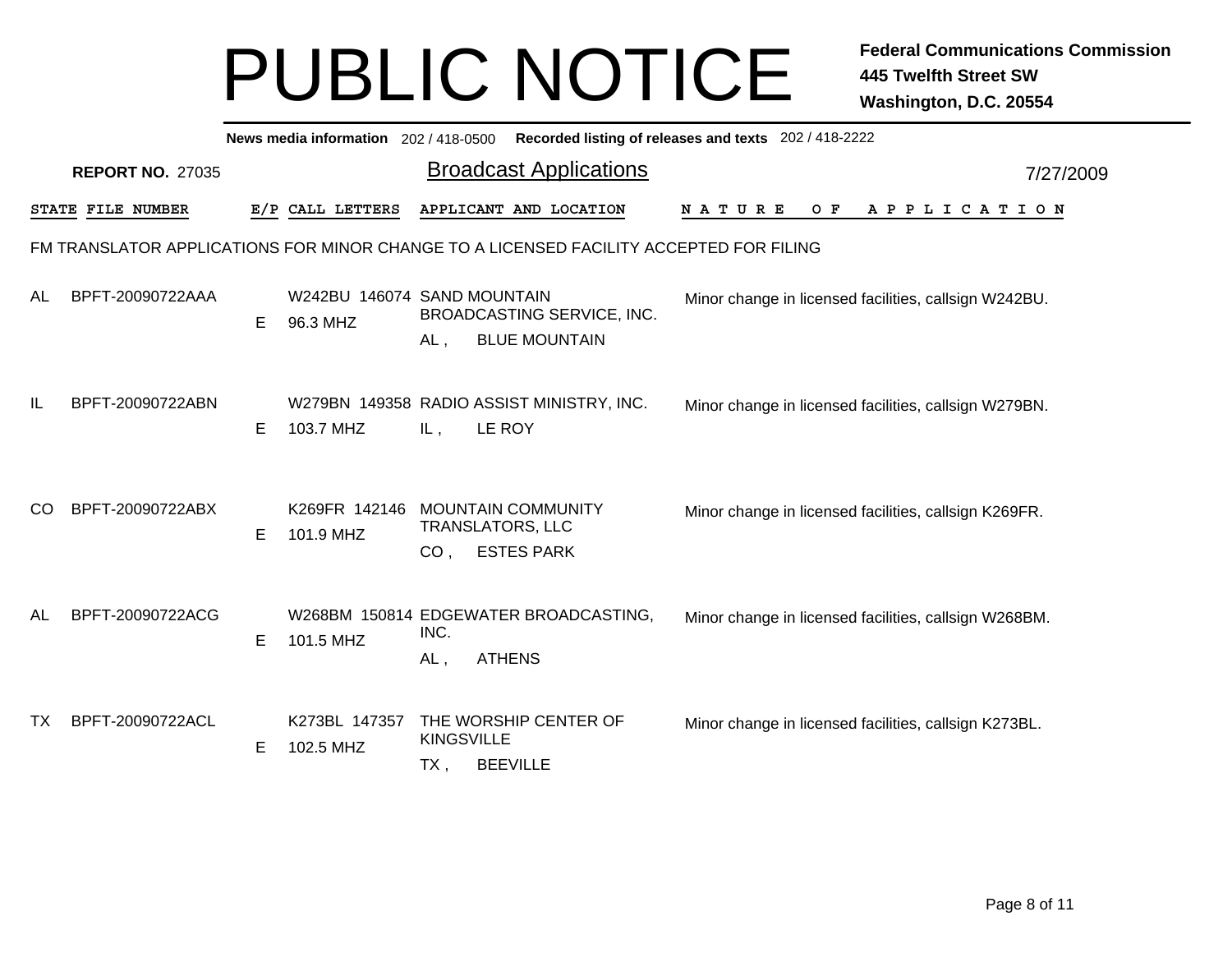|     | News media information 202/418-0500 Recorded listing of releases and texts 202/418-2222 |          |                                 |               |                                                                                                                             |                                                                        |  |  |  |  |  |  |  |  |
|-----|-----------------------------------------------------------------------------------------|----------|---------------------------------|---------------|-----------------------------------------------------------------------------------------------------------------------------|------------------------------------------------------------------------|--|--|--|--|--|--|--|--|
|     | <b>Broadcast Applications</b><br><b>REPORT NO. 27035</b><br>7/27/2009                   |          |                                 |               |                                                                                                                             |                                                                        |  |  |  |  |  |  |  |  |
|     | STATE FILE NUMBER                                                                       |          | E/P CALL LETTERS                |               | APPLICANT AND LOCATION                                                                                                      | N A T U R E<br>O F<br>A P P L I C A T I O N                            |  |  |  |  |  |  |  |  |
|     |                                                                                         |          |                                 |               | LOW POWER FM APPLICATIONS FOR MINOR CHANGE TO A LICENSED FACILITY ACCEPTED FOR FILING                                       |                                                                        |  |  |  |  |  |  |  |  |
| VA. | BPL-20090722ABL                                                                         | Е        | WKJV-LP<br>126574               | <b>CHURCH</b> | <b>BELLE MEADOWS BAPTIST</b>                                                                                                | Low Power FM minor change in licensed facilities.                      |  |  |  |  |  |  |  |  |
|     |                                                                                         |          | 93.1 MHZ                        | VA,           | <b>BRISTOL</b>                                                                                                              |                                                                        |  |  |  |  |  |  |  |  |
| LA  | BMPCDT-20090722ABU                                                                      |          | KPLC 13994                      |               | DIGITAL TV APPLICATIONS FOR MINOR MODIFICATION TO A CONSTRUCTION PERMIT ACCEPTED FOR FILING<br>KPLC LICENSE SUBSIDIARY, LLC | Modification of construction permit file number<br>BMPCDT-20080620AAY. |  |  |  |  |  |  |  |  |
| TΧ. | BMPCDT-20090722ACC                                                                      | E.<br>E. | CHAN-7<br>KCBD 27507<br>CHAN-11 | LA,<br>TX,    | <b>LAKE CHARLES</b><br>KCBD LICENSE SUBSIDIARY, LLC<br><b>LUBBOCK</b>                                                       | Modification of construction permit file number<br>BPCDT-20080520ACF.  |  |  |  |  |  |  |  |  |
|     |                                                                                         |          |                                 |               | FM STATION APPLICATIONS FOR MINOR MODIFICATION TO A CONSTRUCTION PERMIT ACCEPTED FOR FILING                                 |                                                                        |  |  |  |  |  |  |  |  |
| GA  | BMPH-20090721ACQ                                                                        | E        | WSGC-FM<br>84470                |               | <b>GEORGIA-CAROLINA</b><br>RADIOCASTING COMPANY, LLC                                                                        | Mod of CP to chg                                                       |  |  |  |  |  |  |  |  |
|     |                                                                                         |          | 105.3 MHZ                       | GA,           | <b>TIGNALL</b>                                                                                                              |                                                                        |  |  |  |  |  |  |  |  |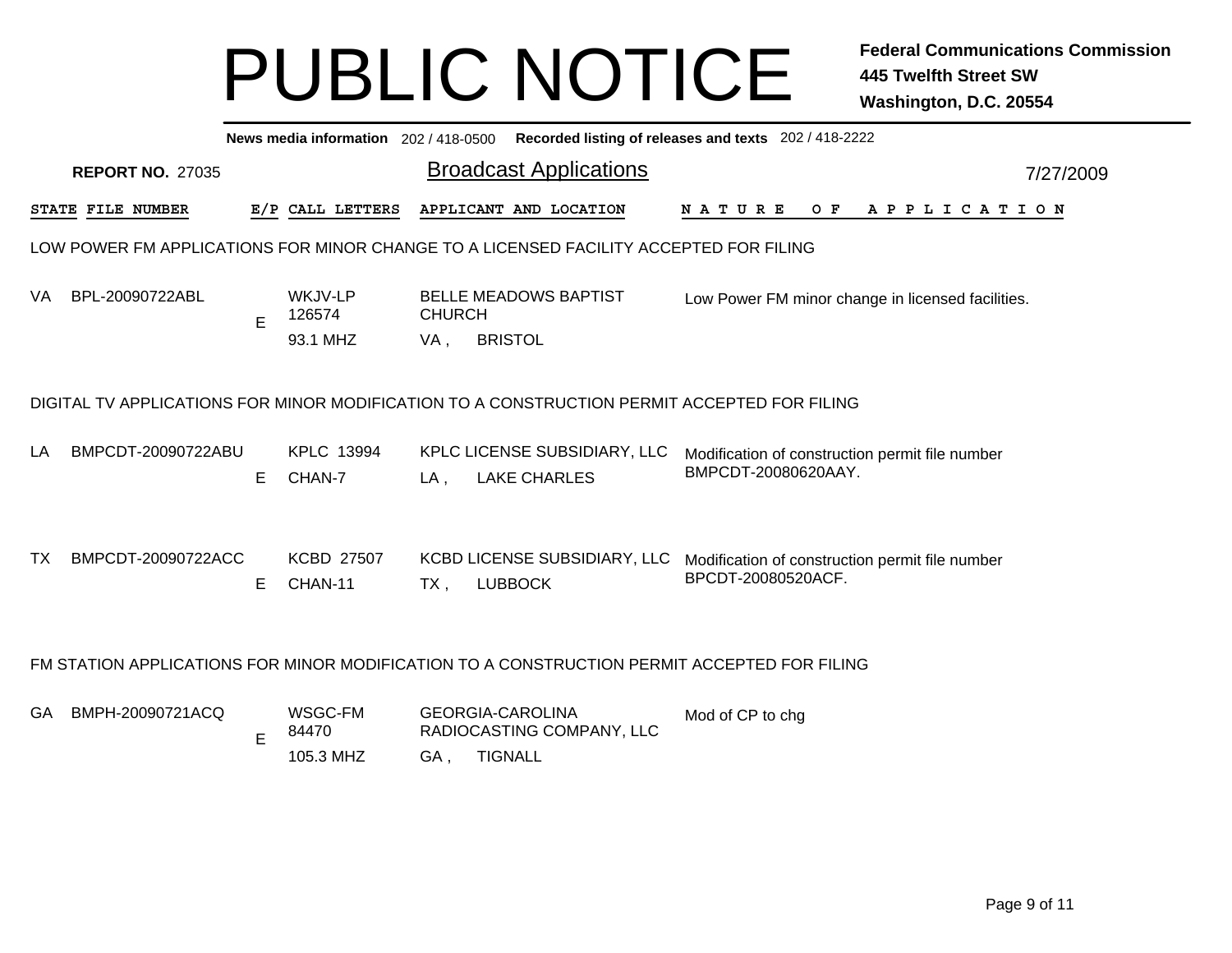|           | News media information 202/418-0500 Recorded listing of releases and texts 202/418-2222     |    |                                      |                        |                                                                     |                      |                       |  |  |  |  |  |  |
|-----------|---------------------------------------------------------------------------------------------|----|--------------------------------------|------------------------|---------------------------------------------------------------------|----------------------|-----------------------|--|--|--|--|--|--|
|           | <b>REPORT NO. 27035</b>                                                                     |    |                                      |                        | <b>Broadcast Applications</b>                                       |                      | 7/27/2009             |  |  |  |  |  |  |
|           | STATE FILE NUMBER                                                                           |    | E/P CALL LETTERS                     |                        | APPLICANT AND LOCATION                                              | O F<br><b>NATURE</b> | A P P L I C A T I O N |  |  |  |  |  |  |
|           | FM STATION APPLICATIONS FOR MINOR MODIFICATION TO A CONSTRUCTION PERMIT ACCEPTED FOR FILING |    |                                      |                        |                                                                     |                      |                       |  |  |  |  |  |  |
| FL.       | BMPED-20090722ABR                                                                           | E. | WFLJ 93274<br>89.3 MHZ               | FL,                    | RADIO TRAINING NETWORK, INC. Mod of CP to chg<br><b>FROSTPROOF</b>  |                      |                       |  |  |  |  |  |  |
| <b>WV</b> | BMPED-20090722ACD                                                                           | E  | <b>WLOL-FM</b><br>172639<br>89.7 MHZ | WV,                    | LIGHT OF LIFE COMMUNITY, INC. Mod of CP to chg<br><b>MORGANTOWN</b> |                      |                       |  |  |  |  |  |  |
| NE.       | BMPED-20090722ACF                                                                           | E. | NEW 176696<br>90.5 MHZ               | <b>RADIO</b><br>$NE$ , | PLATTE VALLEY EDUCATIONAL<br><b>SHELTON</b>                         | Mod of CP to chg     |                       |  |  |  |  |  |  |
| МT        | BMPED-20090722ACK                                                                           | E. | NEW 177234<br>91.3 MHZ               | INC.<br>MT,            | <b>WESTERN FAMILY TELEVISION,</b><br><b>GARDINER</b>                | Mod of CP to chg     |                       |  |  |  |  |  |  |